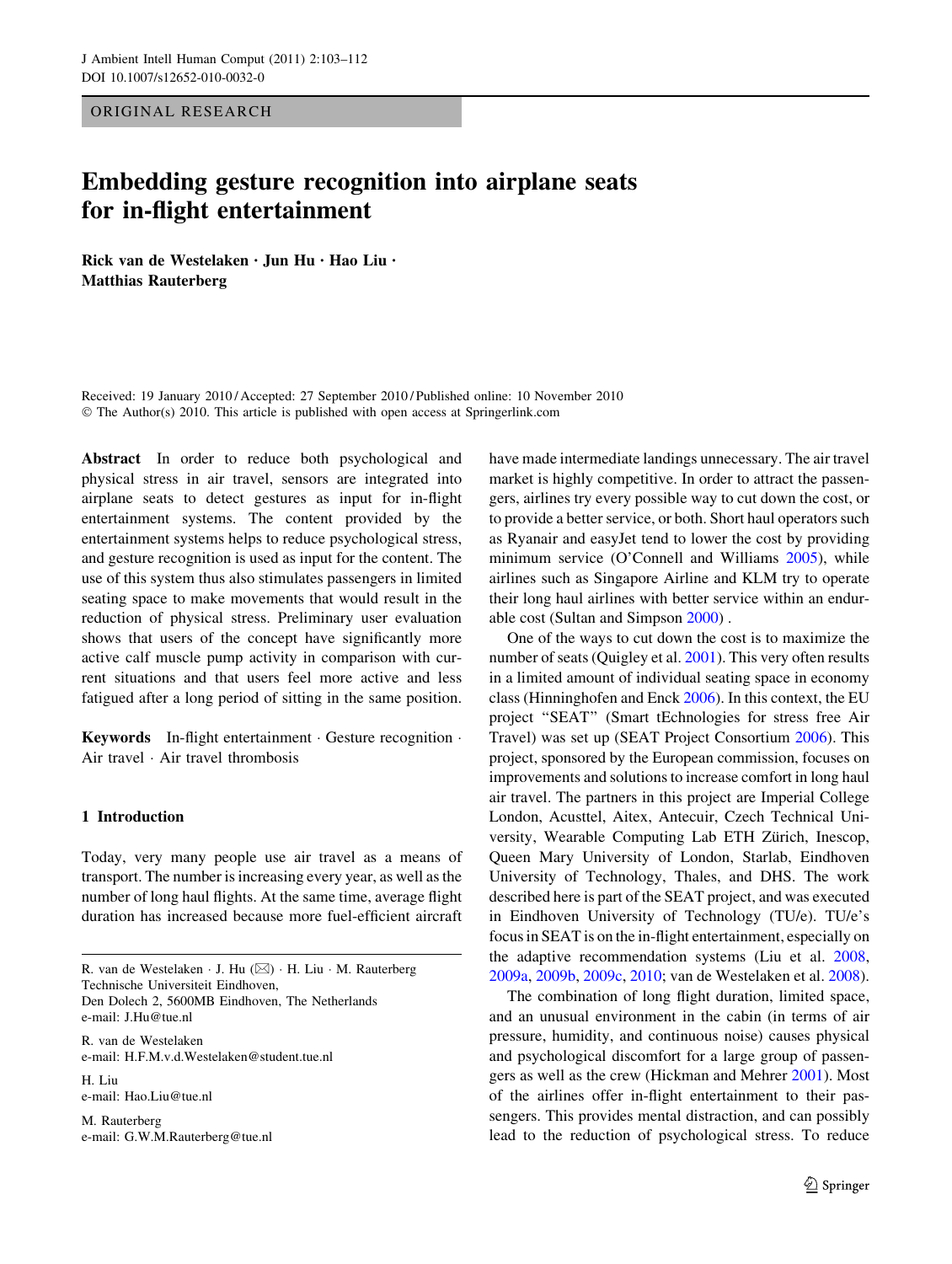physical stress, most of the airlines recommend in-flight exercises to passengers (Hinninghofen and Enck [2006](#page-9-0); O'Donovan et al. [2006](#page-9-0)). The way these exercises are presented varies from printed paper to complete instructional videos, 3D animations, and crew demonstrations. The main goal of these exercises is to stimulate the blood flow and to prevent health-related issues such as deep vein thrombosis (DVT), stiffness, and fatigue. One of the problems with these recommendations is that it is up to the passenger whether the exercises are carried out. Unless the passenger pays enough attention to the danger of DVT and is motivated to do these exercises, these recommendations tend to be ignored. In addition to recommended exercises, some of the passengers are advised to wear compression stockings to prevent the formation of DVT (Ball [2003](#page-9-0)). Usually this precaution is taken only by those with an increased risk of DVT. Physical stress can cause a number of health-related problems, as shown by different institutes such as the World Health Organisation [\(2010](#page-9-0)) and the British Medical Association (Dowdall and Evans [2004](#page-9-0)). If the recommended exercises are carried out, physical stress can be reduced. However, the motivation to do these exercises in a confined space during a long-haul flight seems to be a problem. Therefore, this work focuses on the motivation problem. The solution discussed here is an airplane seat equipped with sensors to detect the body movements and gestures of the passenger. The detected gestures are then used as input for interactive applications in in-flight entertainment systems.

The idea of controlling interactive content by means of body movement and gesture recognition is not new. On the contrary it is very popular at the moment, especially in movement-controlled games supported by gaming platforms such as the Nintendo Wii and Sony Playstation2. Some of these games are even designed for fitness purposes. One example is the Wii Fit. These games prevent the player from sitting in a fixed position while moving only their fingers to push the controller buttons. The fun factor of the games motivates the players to move their bodies in a particular way. However, most of these games are designed for home use, which assumes that the player has enough space to move in. This assumption does not hold for the seating space in an economy class aircraft cabin. Here the amount of space is very limited, and active movements in such a space can be annoying for other passengers, which means that new solutions have to be explored.

#### 2 Problem and context

Prolonged immobility from sitting in a seat during longhaul flights can lead to the pooling of blood in the legs. It is known that immobility causes the formation of blood clots in the body and especially in deep veins (Deep Vein Thrombosis, or DVT in short). "Larger clots may cause symptoms such as swelling of the leg, tenderness, soreness and pain. Occasionally a piece of the clot may break off and travel with the bloodstream to become lodged in the lungs. This is known as pulmonary embolism and may cause chest pain, shortness of breath, and, in severe cases, sudden death. This can occur many hours or even days after the formation of the clot.'' (World Health Organisation [2010\)](#page-9-0).

To reduce the risk of DVT, the wearing of compression stockings is advised (Liu et al. [2009a\)](#page-9-0). Compression on the leg surfaces forces blood to flow from the small surface vessels into the larger, deep venous system. It also prevents back-flow of blood and the formation of clots. However, these stockings do not deal with physical discomfort in general, such as muscle stiffness and fatigue.

To reduce this physical discomfort, contraction of muscles is very important. Muscle activity helps to keep the blood flowing through the veins, particularly in the deep veins. One way of generating muscle activity is by moving around in the cabin. However, people do not want to inconvenience neighboring passengers by passing them, or feel too tired to start walking around. Also, potential health benefits should be balanced against the risk of having many passengers on their feet in the airplane in a case of unexpected turbulence. For these reasons it is recommended that muscle activity while seated should be stimulated. Many airlines already provide their passengers with instructions for a number of exercises that can be performed during the flight. The goal of these recommended exercises is to provide the passengers with ways of reducing discomfort, fatigue, stiffness, and DVT. O'Donovan et al. evaluated lower leg exercises recommended by airlines to investigate which exercises induce optimum calf muscle pump activity(O'Donovan et al. [2006](#page-9-0)) (Fig. [1](#page-2-0)). The exercises that involve active plantar flexion of the foot induce significant levels of calf muscle activity (exercise 1, 4, 6, 7 and 8).

In the economy class cabin of an airplane, the dimensions of the seats and the space between the seats are important factors for enabling these exercises. There are no global regulations concerning seat spacing in airplanes. The "Civil Aviation Authority" (CAA) based in the United Kingdom has formulated regulations entitled ''Airworthiness Notice No. 64 (AN64)'' (Ball [2003](#page-9-0)) concerning seat spacing for planes registered in the UK. These Regulations date from 1989 and have not been revised since. Currently these regulations on seat spacing are still used as a basis in Joint Aviation Authorities (JAA) countries that include a large number of European countries. The seat requirements are split into three primary dimensions, shown in Fig. [2.](#page-2-0)

These dimensions introduce a real challenge, because the AN64 regulations satisfied 95 percent of the passengers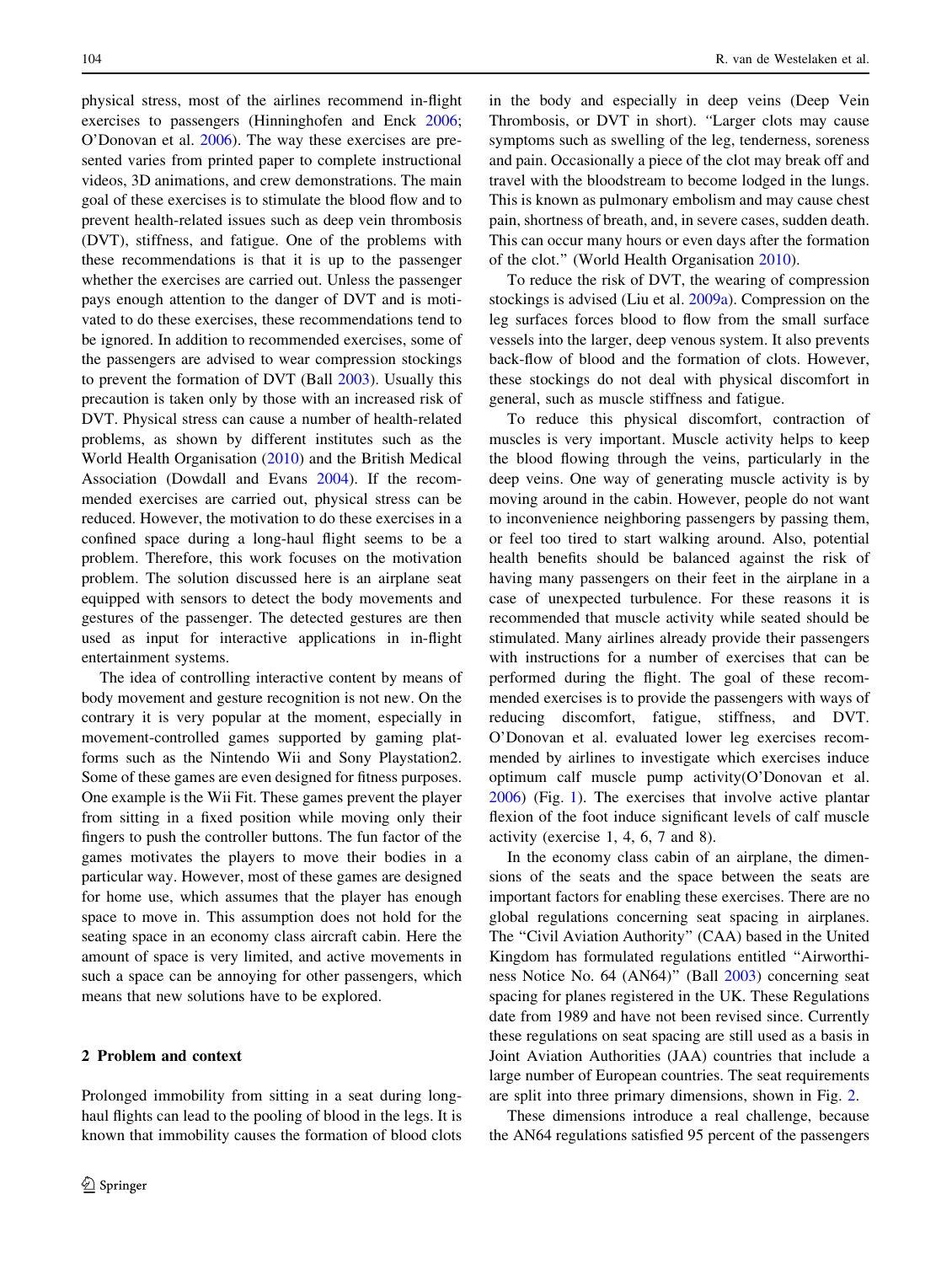<span id="page-2-0"></span>

Fig. 1 Recommended exercises, and EMG produced in calf muscle (O'Donovan et al. [2006\)](#page-9-0)



Fig. 2 Seat dimensions according to AN64 (Civil Aviation Authority [2006\)](#page-9-0)

when they were formulated in 1989. Nowadays, however, the same regulations satisfy only 77 percent of European passengers as a result of the increased average height of Europeans.

The AN64 regulations do not prescribe a minimum width of the seats. Seat widths in economy class among different airlines range from 420 to 480 mm. Looking at the current seat dimensions in an economy class cabin one may conclude that the limitations in seating space could be a significant constraint for a solution that is based on in-seat exercises. This project focuses on reducing physical stress in an economy class cabin by stimulating passengers to move in such a limited space. This should result in decreased risk of DVT and a decreased feeling of stiff muscles and fatigue (Liu et al. [2008](#page-9-0)). In order to motivate passengers to perform these movements, the in-flight entertainment system can be used as a persuasive system. The assumption is that a design that links the entertainment system to physical movements in the seating space would stimulate people to move, which would reduce physical stress.

# 3 Concepts

With the problem and the context as starting points, an idea generation session was held with four industrial designers. The most promising ideas generated during this session are described briefly below.

- 1. Quiz game questions are answered by body movement.
- 2. Driving game with physical steering wheel and pedals.
- 3. Agility game balancing digital objects by physical movement.
- 4. Copying game try to copy movements of others as well as possible.
- 5. Movement of passengers will be triggered by changes somewhere in the cabin.

A common detail is that all ideas except the last one are based on games. It is not surprising because games are considered to be typical interactive content that motivates people to take active roles (Breuer [2006](#page-9-0); van de Mortel and Hu [2007\)](#page-9-0).

A benchmark based on a Pugh matrix (also called a decision matrix) was used to identify the most promising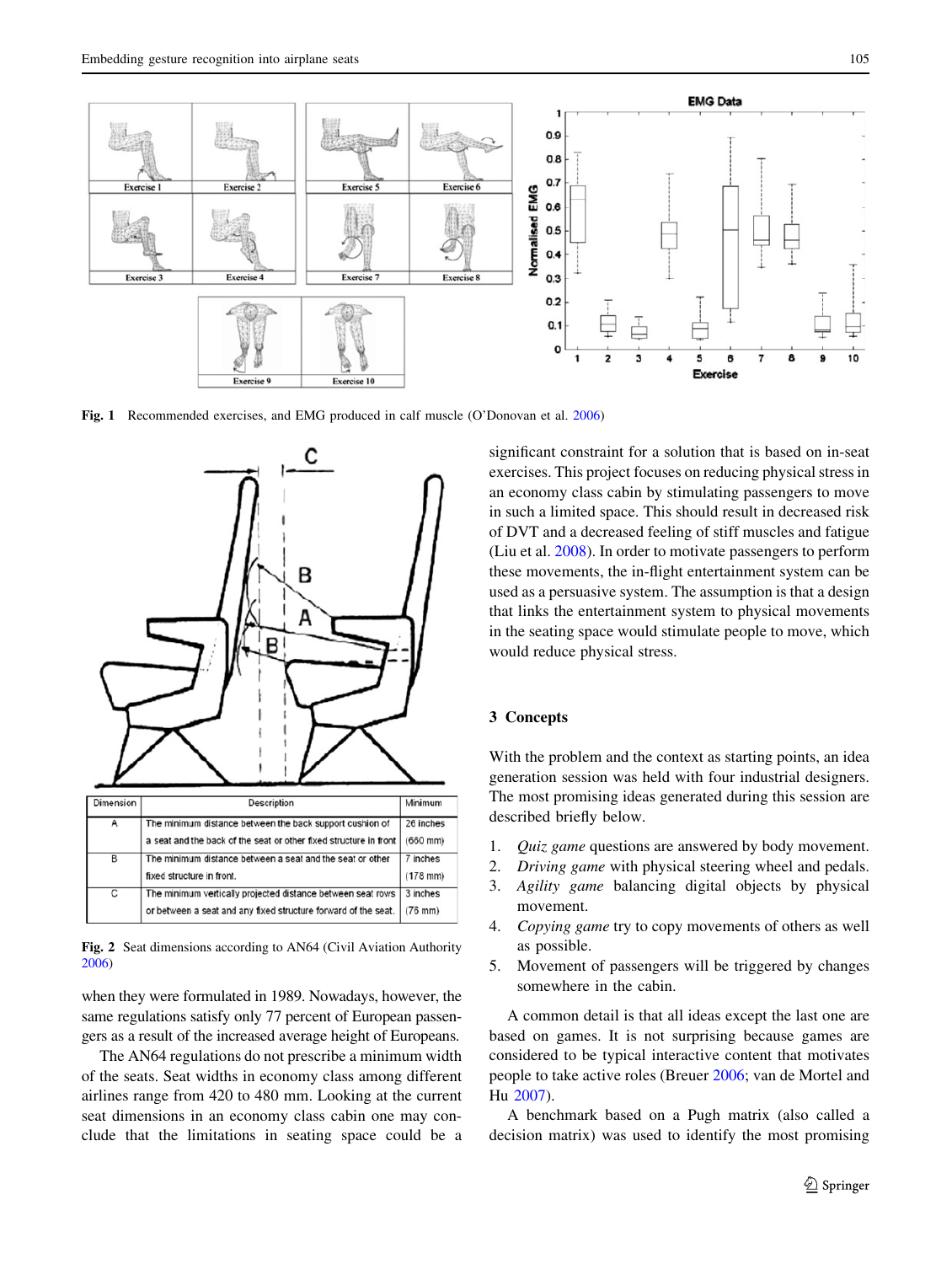idea. A Pugh matrix is a way of assessing ideas on the basis of pre-selected criteria and matching weight factors. The result of this matrix should show the most promising idea(s) according to the criteria. The assessment criteria used, in descending order of importance, are:

- 1. Applicability of the basic principle whether the basic principle behind the idea is applicable for a wide variety of games and exercises or is applicable only for a small range of games and exercises.
- 2. Feasibility within the limited seating space to what extent is the limitation of space a problem in performing the suggested exercises.
- 3. Movement intensity to what extent do passengers have to move in terms of the intensity and number of repetitions.
- 4. Disturbance of other passengers to what extent would the idea lead to disturbance or annoyance of other passengers.

The benchmark showed an almost equally high score for several ideas. The common factor between these ideas is that they contain digital content that is controlled by physical movement. On the other hand, the major difference is the specific digital content used for the different ideas. These ideas all suggest a generic interaction platform, which could be a solid basis for a wide range of applications.

The next step towards a solution is to find a consistent and reliable way to translate physical movement and body



Fig. 4 Suggested attached sensors



(a) Input controller

gestures into digital information. Solutions for measuring movements can be found in two directions: separate sensors and built-in sensors, as detailed below Fig. 3.

## 3.1 Separate sensors

An initial set of solutions is based on separate sensors (some of which need to be attached to the user). Figure 4a shows the idea of controlling a racing game using separate pedals. Figure 4b shows the idea of having a separated device that is attached to a passenger's body (a device attached to shoes to measure leg movements and a headphone to measure head and neck movements). This introduces some feasibility problems that can be summed up in three keywords: safety, effort, and dependency.

Safety separate objects could cause serious safety issues in certain circumstances such as turbulence or use by passengers for unexpected purposes.

Effort the user has to put in extra effort in order to wear these objects or to keep these objects in correct positions. For some users this threshold is too high, with the result that they will not use the system.

Dependency regular objects that are already available in the airplane can be used to obtain data from the user. For example the standard headphones could be equipped with sensors to measure a passenger's head and neck movements. The problem is that not all passengers like the same headphone, and many would bring their own.

The use of separate objects is undesirable, and therefore ideally the solution should be integrated into the airplane.

## 3.2 Built-in sensors

A number of built in sensors were considered. These solutions are described below.

Video-based gesture recognition This form of gesture recognition is not ideal because the amount of free space is very limited and the light conditions can vary. Fig. 3 Control of in-flight entertainment by body movement Although the light conditions can be compensated by



(b) Embodied sensors for input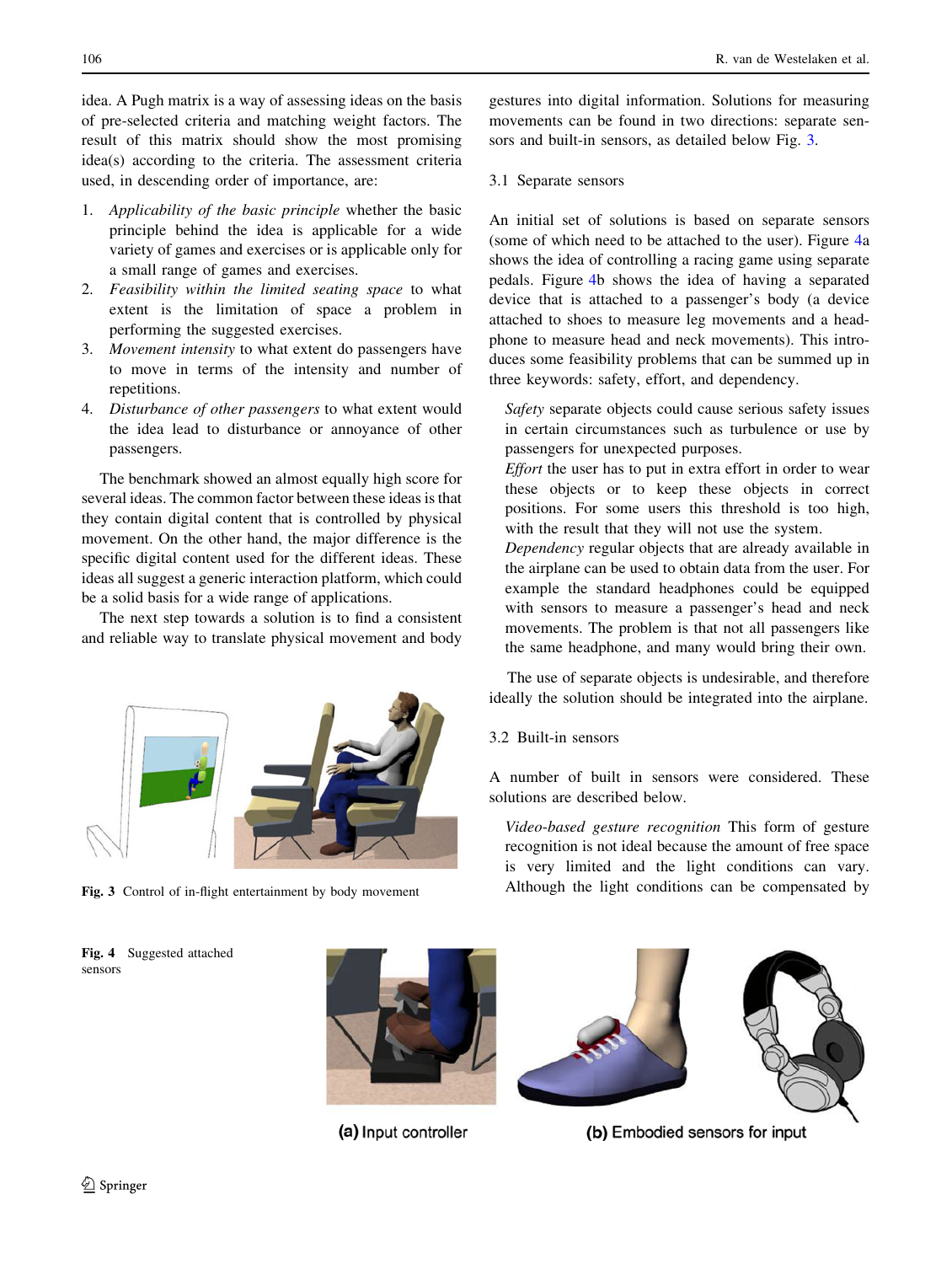<span id="page-4-0"></span>using special cameras (for example night vision cameras), the restricted space means that it is inevitable that the movements of the passenger will partly block the view of the camera, making it impossible to detect the movements and gestures accurately. Table 1.

Sensors built into the floor with sensors integrated in the cabin floor it is possible to measure the angle and distance of passengers' feet in relation to the floor; and the lower body position of a passenger can be calculated. This could be quite accurate because human anatomy and the space available for movement are known. However, such a system must be built into the cabin floor, and this makes adaptations or repairs very difficult and costly.

Sensors built into the seat it is possible to measure a person's weight distribution using a grid of pressure sensors built into an airplane seat. When there are changes in this weight distribution it is possible to derive a person's position or gesture. Table 2.

The last suggestion seems to be the most promising. However, the question is, how many sensors are needed to obtain a certain accuracy level, and how many gestures can

Table 1 Significance of difference between before and after test for the three groups

|            | Test group    | Significance |
|------------|---------------|--------------|
| Activeness | Control group | 0.011        |
|            | Test group    | 0.411        |
| Fatigue    | Control group | 0.060        |
|            | Test group    | 0.254        |

Table 2 Significance of difference between the control group and test group

| Group   |                                                         | Significance |
|---------|---------------------------------------------------------|--------------|
|         | Activeness Control group compared with test group 0.178 |              |
| Fatigue | Control group compared with test group $0.020$          |              |

Fig. 5 Prototype

be recognized. Since the main goal is to stimulate people to move, motivating people to move is more important than knowing exactly which movements are made. The system might work even if it can recognize only a few different gestures. Therefore, a system with relatively low accuracy might be sufficient. However, this assumption needs further validation.

## 4 Solution and prototyping

The suggested solution is an airplane seat equipped with a grid of pressure sensors to detect a passenger's body weight distribution. The seating surface is the most important part because there is always contact between this surface and the passenger. At the same time, the weight changes in this surface are relatively large compared to weight changes in the seat back. This does not mean that sensors in the back are useless, as these could complement the data obtained from the seating surface. The sensor values obtained are processed, and the corresponding gestures are derived by means of pattern recognition. These gestures can then be interpreted as the intended inputs to the in-flight entertainment system.

A prototype (Fig. 5a) was built to validate the concept and to prove its effectiveness. The prototype seat is made of MDF with dimensions similar to those of an average economy class airplane seat. The seating surface of this seat is equipped with a grid of 28 force sensing resistor (FSR) sensors. A 4 mm thick rubber material is placed directly over the FSRs to distribute the weight evenly over the FSRs. For each FSR, a circular MDF plate with a diameter of 40 mm is placed on top of the rubber material to increase the surface that applies force to the FSR. The grid of sensors is connected to an ATMEL ATMEGA168 microcontroller. The data is sent to a computer through a serial data connection at a rate of approximately 20 hz. The sensor values are fed into a neural network, and the output of this neural network suggests the corresponding gesture. The prototype was later implemented in a more realistic

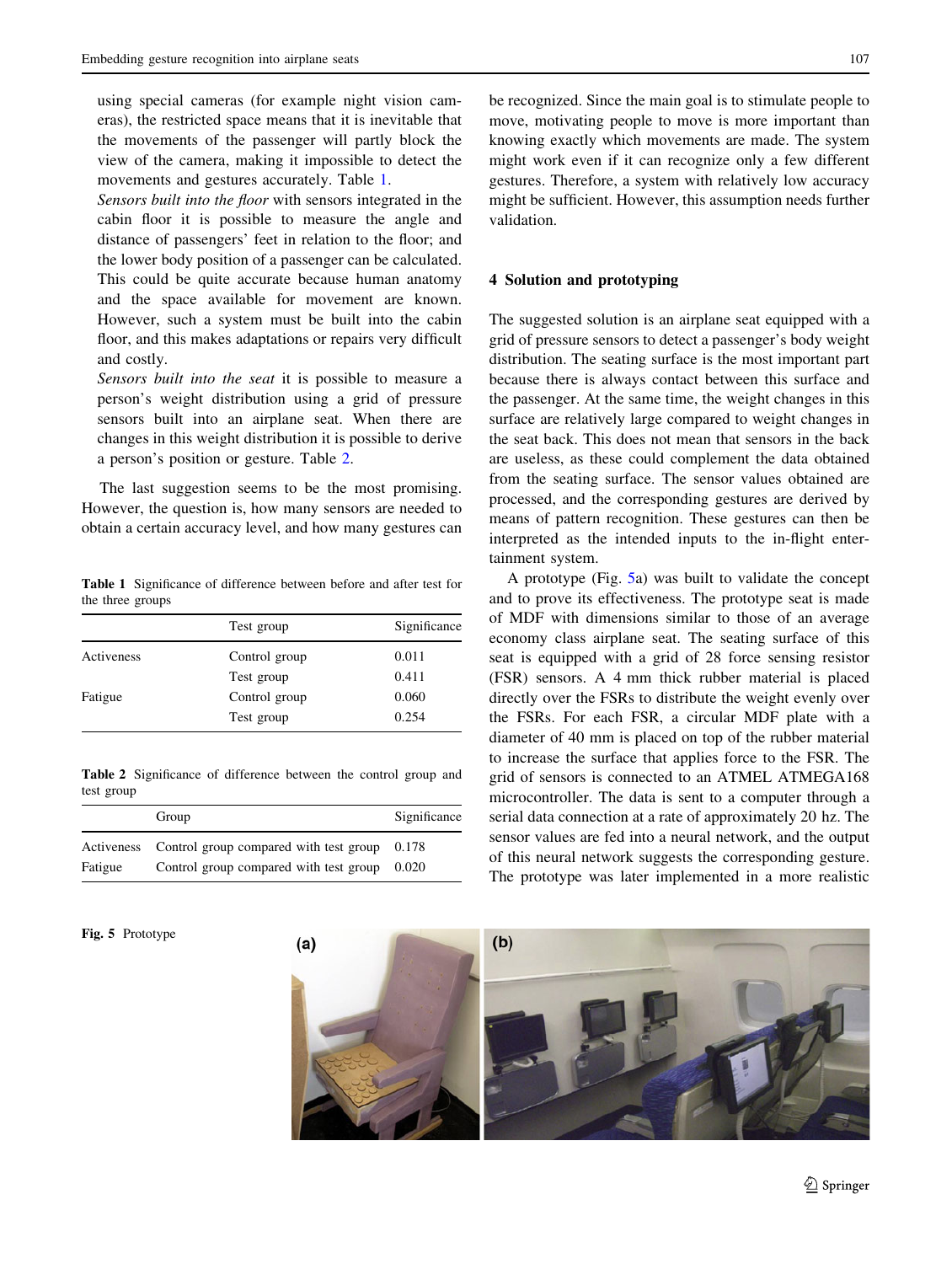flight cabin simulator (Fig. [5b](#page-4-0)) at Department of Industrial Design, Eindhoven University of Technology.

## 4.1 Sensor layout

Several sensor layouts were tried in order to find the most accurate one for detecting the gestures. The final layout takes human anatomy into account as well as the fact that people can sit more to the left or to the right of the seating area. Figure 6 shows the final sensor layout. The red circles are the FSRs and the grey circles are the MDF discs that extend the surface that presses on each FSR.

## 4.2 Hardware

The FSRs are connected by a 4–16 line decoder (SN74HC154NT) to four analogue input channels of an ATMEL ATMEGA168 microcontroller. The four address inputs from the decoder are controlled by four digital outputs of the same ATMEL microcontroller. The FSRs are placed in a voltage dividing circuit (Fig. 7) to measure the different pressures applied to the FSRs.

## 4.3 Neural network

6.00

The neural network is implemented using the Java Object Oriented Neural Engine (JOONE) (Jeff [2005](#page-9-0); Marrone

45.00



Fig. 6 Sensor layout used in prototype



Fig. 7 FSR in electronic circuit Fig. 8 Screenshot of game

[2007](#page-9-0)). The neural network used for the prototype is a threelayer sigmoid network that consists of 28 input neurons. Between the input and output layer there is one hidden layer consisting of 30 neurons. The output layer contains nine neurons representing nine different gestures.

The raw sensor values are integer values ranging from 0 to 1,024. The value is normalized to a decimal number in the range 0.0–1.0 before it is fed into the neural network. For any input, all but one of the output neurons will be low (0). The neuron with a high value (1) suggests the calculated gesture. The network used for the prototype was trained in advance with sample data using back propagation.

The gestures that can be recognized by the neural network are: sitting straight with both legs resting on the seat, sitting straight with right or left leg lifted in two gradations, sitting straight with both legs lifted, sitting slumped in the seat with both legs down, sitting slumped in the seat with right or left leg lifted.

## 4.4 Game

To test if the system can motivate people to move, it was necessary to develop a game as part of the system. It provides a digital response to the physical movements made by a user. Instead of using an existing game, a new game was developed, firstly because the user must be able to recognize how his/her physical gestures are reflected in on-screen changes in the game. Secondly, the user could have expectations or experience of an existing game, which could affect the results. The developed game is challenging both for users who play it for the first time and for more skilled users who have played it before.

The game developed for the prototype is a skill game. The objective is to catch falling balls (displayed on the screen) in a container that slides along a bar (Fig. 8). The slope of the bar is controlled by lifting the right or left leg.

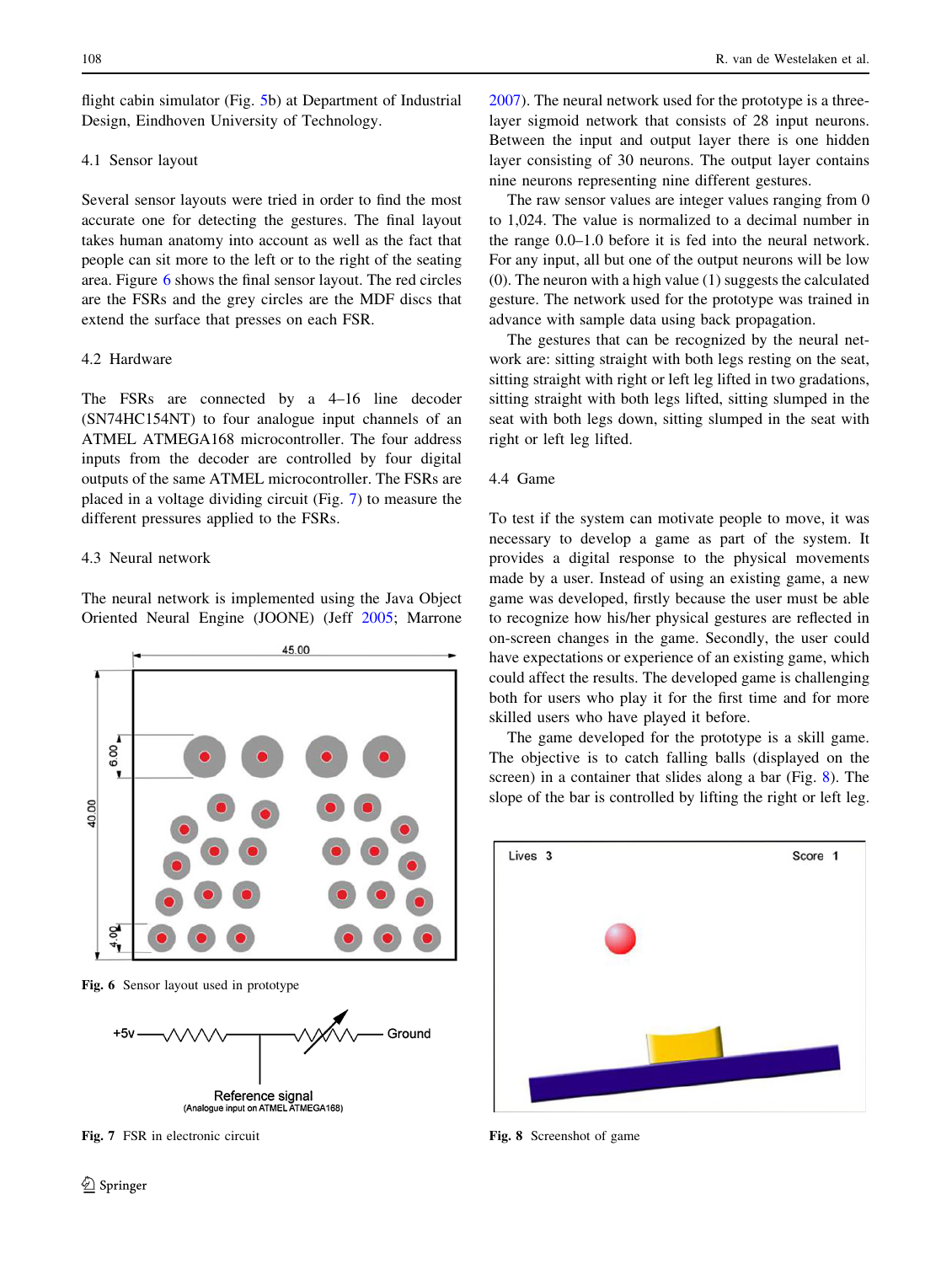The longer a user can stay in the game the more difficult it becomes, so the user is continuously challenged. The game was created with Macromedia Flash. This tool is ideal for creating relatively simple interactive content such as a game needed to test the prototype.

#### 4.5 Complete system

The separate parts described above are all integrated into one system (Fig. 9). The heart of the system is an application written with Microsoft Visual Basic 6.0. This application deals with the sensor input, the neural network, and the game as output. To summarize, the 28 FSRs are connected by a 4–16 line decoder to four analogue inputs of an ATMEL ATMEGA168 microcontroller. This microcontroller is connected to a computer via a RS232 connection. The microcontroller uses four digital outputs connected to the address port of the decoder to control it. After setting the decoder to the desired channel, the values of four sensors are read simultaneously and sent directly to the computer. This is a continuous process that starts with the first row of four sensor values and repeats after getting the last row of four sensor values.

The application on the computer side reads the sensor values sent from the microcontroller. The sensor values are stored in a buffer until all 28 values of the corresponding FSRs have been received. The data is then sent to the neural network as input. At the same time, the buffer is refreshed and is then ready for new sensor input. The communication between the Java application and the visual basic application works via a server-client construction over a local TCP socket.

After the input of a complete set of FSR values, the most probable gesture is suggested by the neural network and returned to the visual basic application. The Flash game is executed from the visual basic application. Each new user gesture triggers an event listener in the Flash game. Finally the Flash game reacts according to the detected gesture.

# 5 User evaluations

## 5.1 Experimental setup

A test was conducted with the described prototype in order to answer questions regarding the effectiveness of the concept in terms of a passenger's physical stress reduction. The formulated research questions are:

Q1 Does the concept stimulate people to move? In other words is there a significant difference in terms of passenger movement compared to current situations. Q2 Do passengers move enough to reduce the feeling of physical discomfort compared to current situations?

## 5.2 Method

A test environment was built in a small room. The room was equipped with the prototype, with a similar seat in front of it to simulate the limited seating space available in an economy class cabin. During the test, participants could use in-flight entertainment presented on a  $12<sup>th</sup>$ touch screen positioned in the back of the seat in front. The content consisted of a number of movies and music channels.

Every test took 1 h, and the participants were instructed to stay in the seat during the test. The 1 h duration was

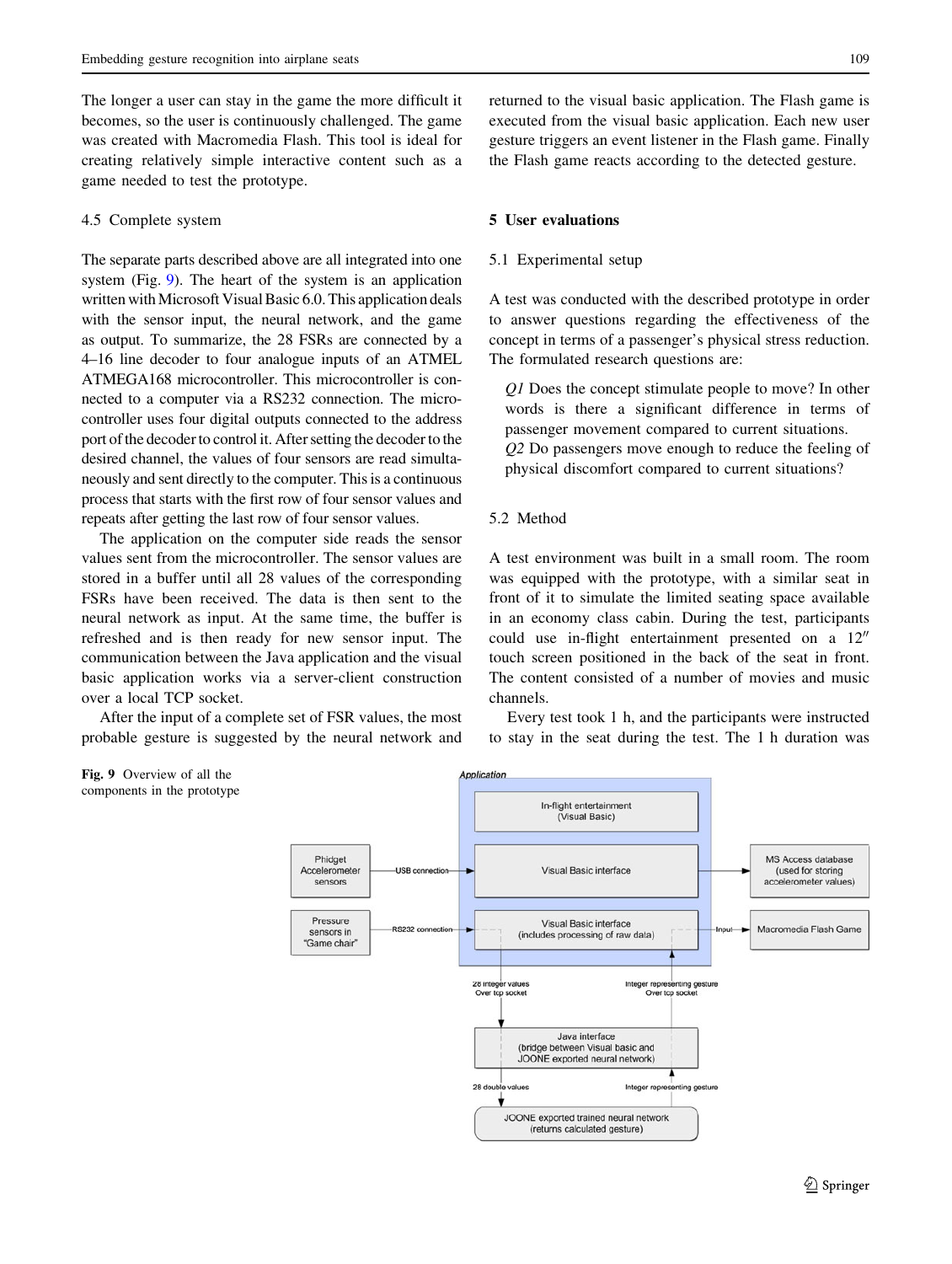necessary to give rise to stiff muscles and to create a feeling of physical discomfort.

# 5.3 Participants

Three different groups were defined; two control groups and one test group. The groups are necessary to compare current situations with the concept.

Group 1 (control group) The participants in this group can use only the in-flight entertainment system.

Group 2 (control group) The participants in this group start the experiment by watching an introduction movie that shows recommended exercises (comparable with introduction movies of real airlines). They also have a sheet available with recommended exercises that can be used at any time during the test. They can also use the inflight entertainment system.

Group 3 (test group) The participants in this group can use the in-flight entertainment system. When the user has been inactive for 25 min the in-flight system will suggest that the user play a game that implements the gesture recognition system as the game control. The user can easily ignore the suggestion if he/she does not want to play the game.

## 5.4 Instruments and test variables

During the test a number of variables were recorded, one of which is the amount of movement made by the user during the test. Research from O'Donovan et al. has proved that calf muscle activity is important for reducing the risk of health-related issues such as DVT (SEAT Project Consortium [2006](#page-9-0)). O'Donovan et al. have also developed a reliable way of measuring calf muscle activity by means of two accelerometers attached to the participant's leg (Liu et al. [2010](#page-9-0)). This method is used to register the number of movements with calf muscle activity.

Another variable that is important concerns the user's feeling of physical stress. To measure this variable a method developed by Prof. Dr. Wilhelm Janke and Dr. Günter called "Eigenschaftswörterliste" (characteristics word list) is used. This method can be described as a multidimensional way of describing aspects of how somebody feels. This method uses a list of 123 different words divided into 15 categories, which describe different aspects of various human psychological states. To get an impression of a participant's psychological state it is necessary that he/she indicates whether his/her feeling at a certain moment agrees or disagrees with the words. The users have to fill out a list before and after the test to get the difference in state.

Only two of the categories are used, because they are relevant for answering the second research question. The categories are:

Activeness does somebody feel decisive, active, and energetic to a great extent or not at all (include words such as decisive, indefatigable, diligent, working, active, competent).

Fatigued does somebody feel passive and fatigued to a great extent or not at all (include words such as negligent, indifferent, fatigued, tired, slow, lethargic).

Finally all the tested variables are compared among the different participant groups.

## 5.5 Results

Twelve participants were divided equally over the three test groups. Observation proved that the control group with recommended exercises did not do any exercises at all. In this case there is no difference between the two control groups, because the recommended exercises provided to one of the two test groups had no influence on the amount of movement made by the participants. For this reason the two control groups are combined for analyzing the data. This means that there were eight participants in the control group and four in the test group.

## 5.5.1 Amount of calf muscle activity

The box plot of the data shows that there are relatively big differences between the groups (Fig. 10), in particular between the control groups and the test group. An ANOVA analysis showed a significant difference (significance of 0.004) between the test group and the control groups. It is evident that the test group made more movements



Fig. 10 Times of active calf muscle pump during test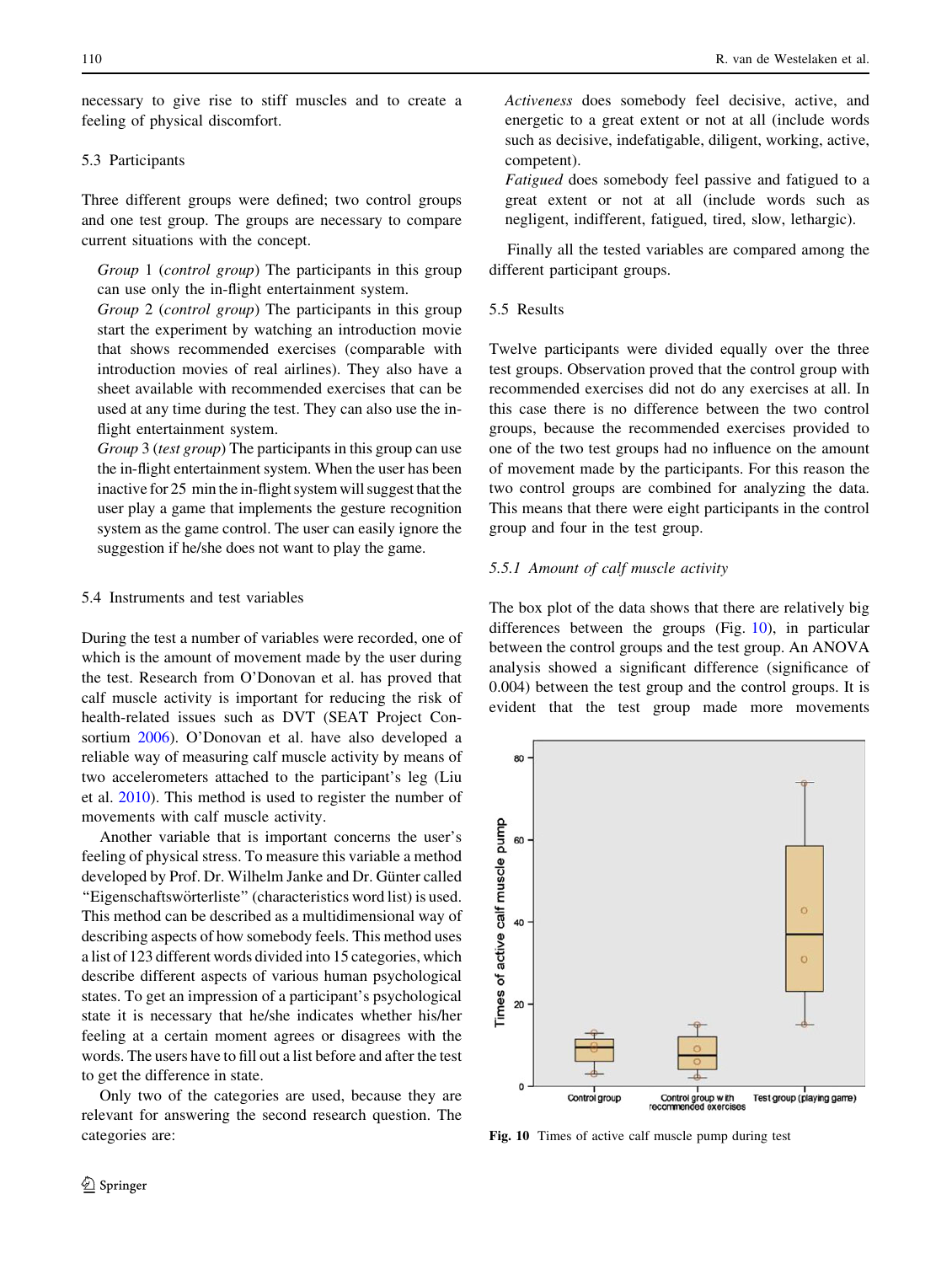involving calf muscle activity compared with the control groups. In other words, by comparison with current situations the concept does stimulate people to move.

# 5.5.2 User's feeling

To make a judgment on how the use of the prototype influences the user's feeling of activeness and fatigue the participants had to indicate their psychological state before and after the test. The values retrieved from the questionnaires range from 0 to 1 in both categories (Fig. 11, 12). An ANOVA analysis is applied between the differences per group per category. This shows that the participants in the control group felt significantly less active after the test.



Fig. 11 Results of activeness category



Fig. 12 Results of fatigued category

There is also an indication that participants in the test group felt less fatigued after the test.

The ANOVA method was also used to test whether there is a significant difference between the control and test groups. It proved that participants in the test group felt significantly less fatigued compared to the participants in the control group. It also indicates that participants in the test group felt more active compared to the participants in the control group, only this is not proved with a high level of significance.

#### 6 Discussion and conclusions

The SEAT project focuses on a stress free hence better travel experience for passengers instead of the lower cost for airlines. But with limited investment the airlines can provide a better service hence have a better competitive position. This is rather speculative. However, the costbenefit analysis of the proposed solution is beyond this paper and the SEAT project. The proposed solution suggests embedding sensors into the airlines, and these sensors are, like any other additional electronics adding to an aircraft, yet to be checked and verified against aviation regulations and security measures.

Nevertheless, to reduce both psychological and physical stress in air travel, the work presented here suggests as a solution the integration of sensors in airplane seats to detect gestures as input for in-flight entertainment systems. The content provided by the entertainment systems would help to reduce psychological stress, and the gesture recognition is used as input for the interaction and thus stimulates people to move, reducing physical stress as well.

The proof-of-concept prototype was built to demonstrate the feasibility, and for user research, focusing on the user experience, i.e. whether the solution simulates passenger to move and whether it reduces the feeling of discomfort. The prototype was not suitable for evaluating the effectiveness and the efficiency of the technology itself. If the concept is accepted by commercial airlines, more rigid engineering is necessary to turn the prototype into an effective and efficient product.

Initial user research has proved that users of the concept have significantly more active calf muscle pump activity in comparison with the current situation. In other words, the concept is able to stimulate people to move. Future research is needed to validate the next research question on whether the risk of health-related issues such as thrombosis is really reduced by the use of this seat. In terms of how users feel after using the concept as compared with the current situation, the research showed that the users feel more active and less fatigued after a long period of sitting in a limited seating space.